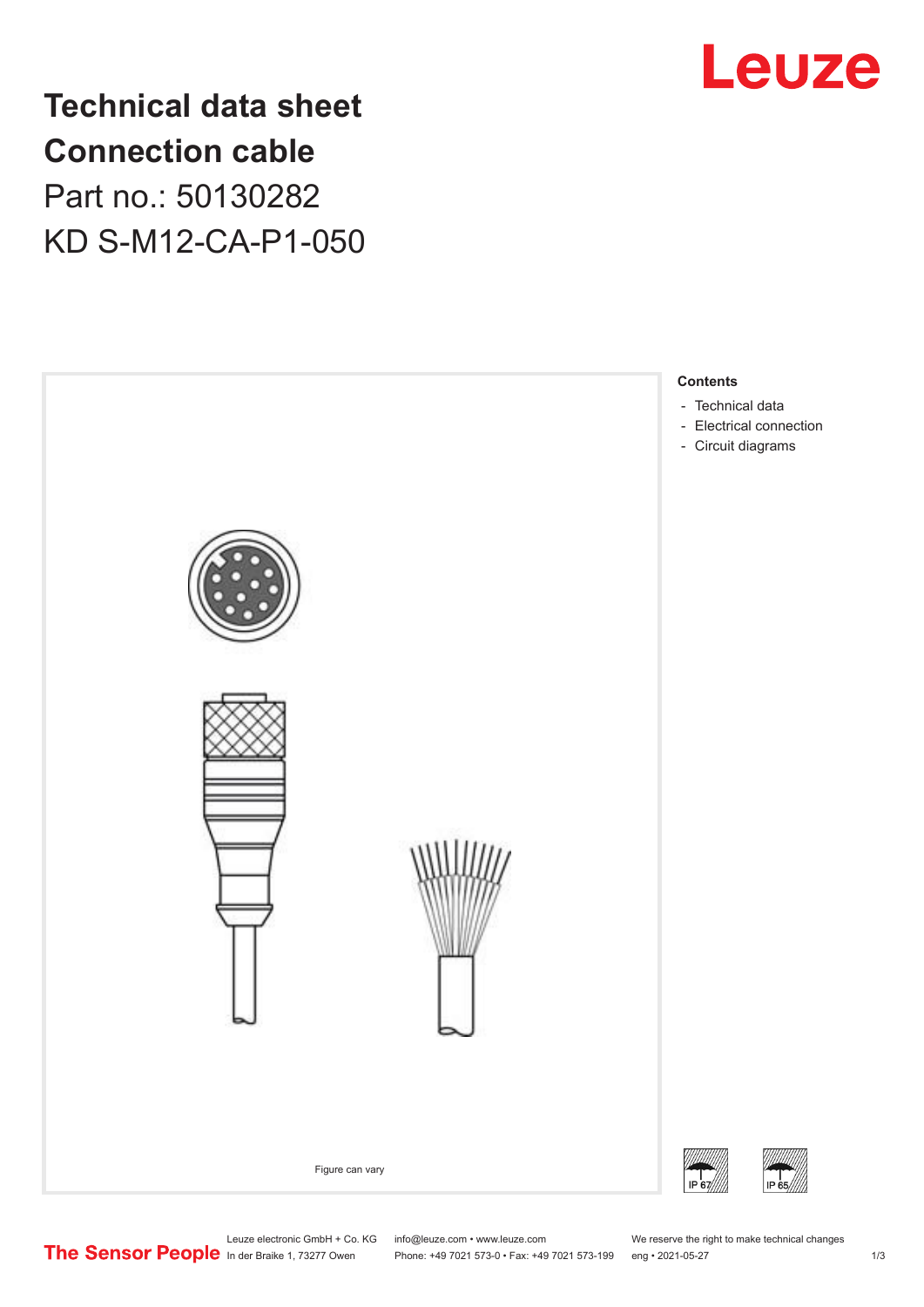## <span id="page-1-0"></span>**Technical data**

#### **Electrical data**

**Performance data Operating voltage** Max. 30 V AC/DC

#### **Connection**

| <b>Connection 1</b>                                    |                                                                                                                                                                                                                                |
|--------------------------------------------------------|--------------------------------------------------------------------------------------------------------------------------------------------------------------------------------------------------------------------------------|
| <b>Type of connection</b>                              | Connector                                                                                                                                                                                                                      |
| <b>Thread size</b>                                     | M <sub>12</sub>                                                                                                                                                                                                                |
| <b>Type</b>                                            | Female                                                                                                                                                                                                                         |
| Handle body material                                   | <b>PUR</b>                                                                                                                                                                                                                     |
| No. of pins                                            | $12$ -pin                                                                                                                                                                                                                      |
| Encoding                                               | A-coded                                                                                                                                                                                                                        |
| Version                                                | Axial                                                                                                                                                                                                                          |
| Lock                                                   | Screw fitting, nickel-plated diecast zinc,<br>recommended torque 0.6 Nm, self-<br>locking                                                                                                                                      |
| <b>Connection 2</b>                                    |                                                                                                                                                                                                                                |
| <b>Type of connection</b>                              | Open end                                                                                                                                                                                                                       |
|                                                        |                                                                                                                                                                                                                                |
| <b>Cable properties</b><br><b>Number of conductors</b> |                                                                                                                                                                                                                                |
| Wire cross section                                     | 12 Piece(s)<br>$0.14 \, \text{mm}^2$                                                                                                                                                                                           |
| <b>AWG</b>                                             | 26                                                                                                                                                                                                                             |
|                                                        | <b>Black</b>                                                                                                                                                                                                                   |
| Sheathing color<br><b>Shielded</b>                     | Yes                                                                                                                                                                                                                            |
| Silicone-free                                          | Yes                                                                                                                                                                                                                            |
|                                                        |                                                                                                                                                                                                                                |
| Cable design                                           | Connection cable (open on one end)<br>$6.5 \text{ mm}$                                                                                                                                                                         |
| Cable diameter (external)                              |                                                                                                                                                                                                                                |
| <b>Cable length</b>                                    | 5,000 mm<br><b>PUR</b>                                                                                                                                                                                                         |
| <b>Sheathing material</b><br>Wire insulation           | PP                                                                                                                                                                                                                             |
| <b>Traverse rate</b>                                   |                                                                                                                                                                                                                                |
|                                                        | Max. 3.3 m/s with horiz. traverse path of<br>5m and and max, acceleration of 5m/s <sup>2</sup>                                                                                                                                 |
| Suitability for drag chains                            | Yes                                                                                                                                                                                                                            |
| Properties of the outer sheathing                      | Free of CFC, cadmium, silicone, halogen<br>and lead, matt, low-adhesion, abrasion-<br>resistant, easily machine-processable                                                                                                    |
| Resistance of the outer sheathing                      | Hydrolysis and microbe resistant, good<br>oil, gasoline and chemical resistance in<br>accordance with VDE 0472 part 803 test<br>B. flame retardant in accordance with UL<br>1581 VW1 / CSA FT1 / IEC 60332-1,<br>IEC 60332-2-2 |
| <b>Torsion suitability</b>                             | $\pm 30^\circ$ / m (max. 2 mio. cycles with 35<br>cycles / min)                                                                                                                                                                |

#### **Mechanical data**

| <b>Width across flats</b>                                       | $13 \text{ mm}$          |
|-----------------------------------------------------------------|--------------------------|
| <b>Bending cycles</b>                                           | 5,000,000 Piece(s)       |
| Bending radius, flexible laying, min.                           | Min. 10 x cable diameter |
| Bending radius, stationary laying, min. Min. 5 x cable diameter |                          |
| <b>Environmental data</b>                                       |                          |
| Ambient temperature, operation,<br>flexible use                 | $-2580 °C$               |
| Ambient temperature, operation,<br>stationary use               | $-40$ 80 °C              |
| <b>Certifications</b>                                           |                          |
| Degree of protection                                            | IP 65                    |
|                                                                 | IP 67                    |
| <b>Classification</b>                                           |                          |
| <b>Customs tariff number</b>                                    | 85444290                 |
| eCl@ss 5.1.4                                                    | 27279201                 |
| eCl@ss 8.0                                                      | 27279218                 |
| eCl@ss 9.0                                                      | 27060311                 |
| eCl@ss 10.0                                                     | 27060311                 |
| eCl@ss 11.0                                                     | 27060311                 |
| <b>ETIM 5.0</b>                                                 | EC001855                 |
| <b>ETIM 6.0</b>                                                 | EC001855                 |
| <b>ETIM 7.0</b>                                                 | EC001855                 |

**Leuze** 

# **Electrical connection**

### **Connection 1**

| Type of connection   | Connector                                                                             |
|----------------------|---------------------------------------------------------------------------------------|
| <b>Thread size</b>   | M <sub>12</sub>                                                                       |
| Type                 | Female                                                                                |
| Handle body material | <b>PUR</b>                                                                            |
| No. of pins          | $12$ -pin                                                                             |
| Encoding             | A-coded                                                                               |
| Version              | Axial                                                                                 |
| Lock                 | Screw fitting, nickel-plated diecast zinc, recommended<br>torque 0.6 Nm, self-locking |